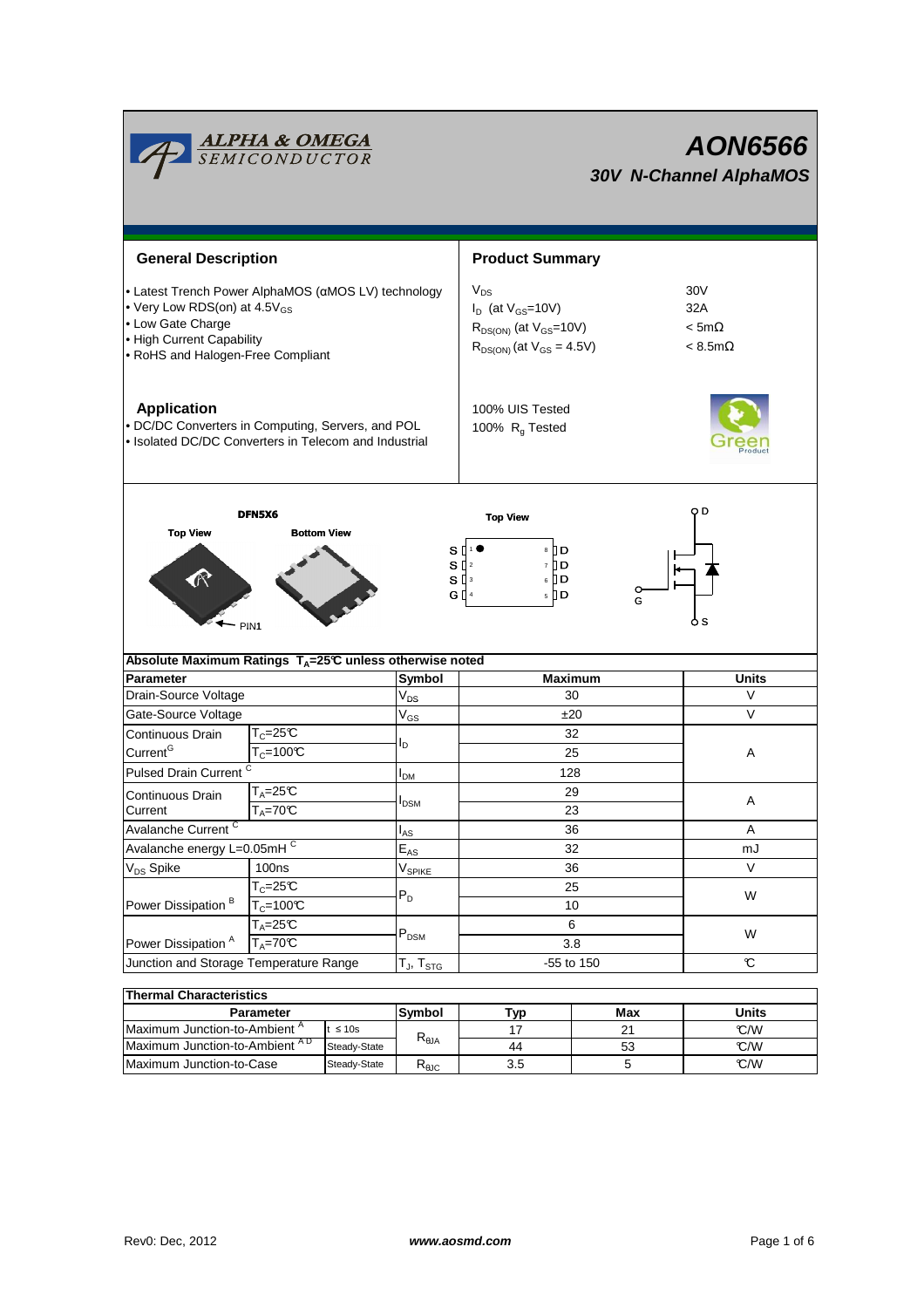

#### **Electrical Characteristics (TJ=25°C unless otherwise noted)**

| <b>Symbol</b>               | <b>Parameter</b>                      | <b>Conditions</b>                                                                                           |               | Min | <b>Typ</b> | <b>Max</b> | <b>Units</b> |  |  |  |  |
|-----------------------------|---------------------------------------|-------------------------------------------------------------------------------------------------------------|---------------|-----|------------|------------|--------------|--|--|--|--|
| <b>STATIC PARAMETERS</b>    |                                       |                                                                                                             |               |     |            |            |              |  |  |  |  |
| <b>BV<sub>DSS</sub></b>     | Drain-Source Breakdown Voltage        | $ID=250\mu A$ , $VGS=0V$                                                                                    |               | 30  |            |            | $\vee$       |  |  |  |  |
| $I_{DSS}$                   | Zero Gate Voltage Drain Current       | $V_{DS}$ =30V, $V_{GS}$ =0V                                                                                 | $T_{J} = 55C$ |     |            | 1<br>5     | μA           |  |  |  |  |
| l <sub>GSS</sub>            | Gate-Body leakage current             | $V_{DS}$ =0V, $V_{GS}$ = $\pm$ 20V                                                                          |               |     |            | 100        | nA           |  |  |  |  |
| $V_{GS(th)}$                | Gate Threshold Voltage                | $V_{DS} = V_{GS}$ , $I_D = 250 \mu A$                                                                       |               | 1.6 | 2          | 2.4        | V            |  |  |  |  |
| $R_{DS(ON)}$                | Static Drain-Source On-Resistance     | $V_{GS}$ =10V, $I_{D}$ =20A                                                                                 |               |     | 4          | 5          |              |  |  |  |  |
|                             |                                       |                                                                                                             | $T_i = 125C$  |     | 5.4        | 7          | $m\Omega$    |  |  |  |  |
|                             |                                       | $V_{GS}$ =4.5V, $I_D$ =20A                                                                                  |               |     | 6.7        | 8.5        | $m\Omega$    |  |  |  |  |
| $g_{FS}$                    | <b>Forward Transconductance</b>       | $V_{DS}$ =5V, I <sub>D</sub> =20A                                                                           |               |     | 83         |            | S            |  |  |  |  |
| V <sub>SD</sub>             | Diode Forward Voltage                 | $Is=1A, VGS=0V$                                                                                             |               |     | 0.7        | 1          | $\vee$       |  |  |  |  |
| ıs.                         | Maximum Body-Diode Continuous Current |                                                                                                             |               |     |            | 30         | A            |  |  |  |  |
|                             | <b>DYNAMIC PARAMETERS</b>             |                                                                                                             |               |     |            |            |              |  |  |  |  |
| $\mathbf{C}_{\mathsf{iss}}$ | Input Capacitance                     | $V_{GS}$ =0V, $V_{DS}$ =15V, f=1MHz                                                                         |               |     | 1300       | 1550       | pF           |  |  |  |  |
| $C_{\rm oss}$               | Output Capacitance                    |                                                                                                             |               |     | 530        | 700        | pF           |  |  |  |  |
| $C_{\text{rss}}$            | Reverse Transfer Capacitance          |                                                                                                             |               |     | 75         | 130        | pF           |  |  |  |  |
| $\mathsf{R}_{\mathsf{g}}$   | Gate resistance                       | $V_{GS}$ =0V, $V_{DS}$ =0V, f=1MHz                                                                          |               | 0.7 | 1.5        | 2.3        | Ω            |  |  |  |  |
|                             | <b>SWITCHING PARAMETERS</b>           |                                                                                                             |               |     |            |            |              |  |  |  |  |
| $Q_g(10V)$                  | Total Gate Charge                     | $V_{GS}$ =10V, $V_{DS}$ =15V, $I_{D}$ =20A                                                                  |               |     | 18.3       | 33         | nC           |  |  |  |  |
| $Q_g(4.5V)$                 | Total Gate Charge                     |                                                                                                             |               |     | 8.5        | 17         | nC           |  |  |  |  |
| $Q_{gs}$                    | Gate Source Charge                    |                                                                                                             |               |     | 4.8        |            | nC           |  |  |  |  |
| $Q_{gd}$                    | Gate Drain Charge                     |                                                                                                             |               |     | 2.5        |            | nC           |  |  |  |  |
| $t_{D(on)}$                 | Turn-On DelayTime                     | $V_{\text{GS}} = 10V$ , $V_{\text{DS}} = 15V$ , $R_{\text{I}} = 0.75\Omega$ ,<br>$R_{\text{GEN}} = 3\Omega$ |               |     | 7.5        |            | ns           |  |  |  |  |
| $t_r$                       | Turn-On Rise Time                     |                                                                                                             |               |     | 4.8        |            | ns           |  |  |  |  |
| $t_{D(off)}$                | Turn-Off DelayTime                    |                                                                                                             |               |     | 23.3       |            | ns           |  |  |  |  |
| $t_f$                       | <b>Turn-Off Fall Time</b>             |                                                                                                             |               |     | 4.5        |            | ns           |  |  |  |  |
| $\mathfrak{t}_{\text{rr}}$  | Body Diode Reverse Recovery Time      | $I_F = 20A$ , dl/dt=500A/ $\mu$ s                                                                           |               |     | 14         |            | ns           |  |  |  |  |
| $Q_{rr}$                    | Body Diode Reverse Recovery Charge    | $I_F = 20A$ , dl/dt=500A/ $\mu$ s                                                                           |               |     | 25         |            | nC           |  |  |  |  |

A. The value of R<sub>BJA</sub> is measured with the device mounted on 1in<sup>2</sup> FR-4 board with 2oz. Copper, in a still air environment with T<sub>A</sub> =25°C. The Power dissipation P<sub>DSM</sub> is based on R <sub>0JA</sub> t≤ 10s and the maximum allowed junction temperature of 150°C. The value in any given application<br>depends on the user's specific board design.

B. The power dissipation P<sub>D</sub> is based on T<sub>J(MAX)</sub>=150°C, using junction-to-case thermal resistance, and is more useful in setting the upper<br>dissipation limit for cases where additional heatsinking is used.

C. Single pulse width limited by junction temperature  $T_{J(MAX)}$ =150°C.

D. The  $R_{\text{AJA}}$  is the sum of the thermal impedance from junction to case  $R_{\text{AJC}}$  and case to ambient.

E. The static characteristics in Figures 1 to 6 are obtained using <300µs pulses, duty cycle 0.5% max.

F. These curves are based on the junction-to-case thermal impedance which is measured with the device mounted to a large heatsink, assuming a maximum junction temperature of  $T_{J(MAX)}$ =150° C. The SOA curve provides a single pulse rating.

G. The maximum current rating is package limited.

H. These tests are performed with the device mounted on 1 in<sup>2</sup> FR-4 board with 2oz. Copper, in a still air environment with T<sub>A</sub>=25°C.

THIS PRODUCT HAS BEEN DESIGNED AND QUALIFIED FOR THE CONSUMER MARKET. APPLICATIONS OR USES AS CRITICAL COMPONENTS IN LIFE SUPPORT DEVICES OR SYSTEMS ARE NOT AUTHORIZED. AOS DOES NOT ASSUME ANY LIABILITY ARISING OUT OF SUCH APPLICATIONS OR USES OF ITS PRODUCTS. AOS RESERVES THE RIGHT TO IMPROVE PRODUCT DESIGN, FUNCTIONS AND RELIABILITY WITHOUT NOTICE.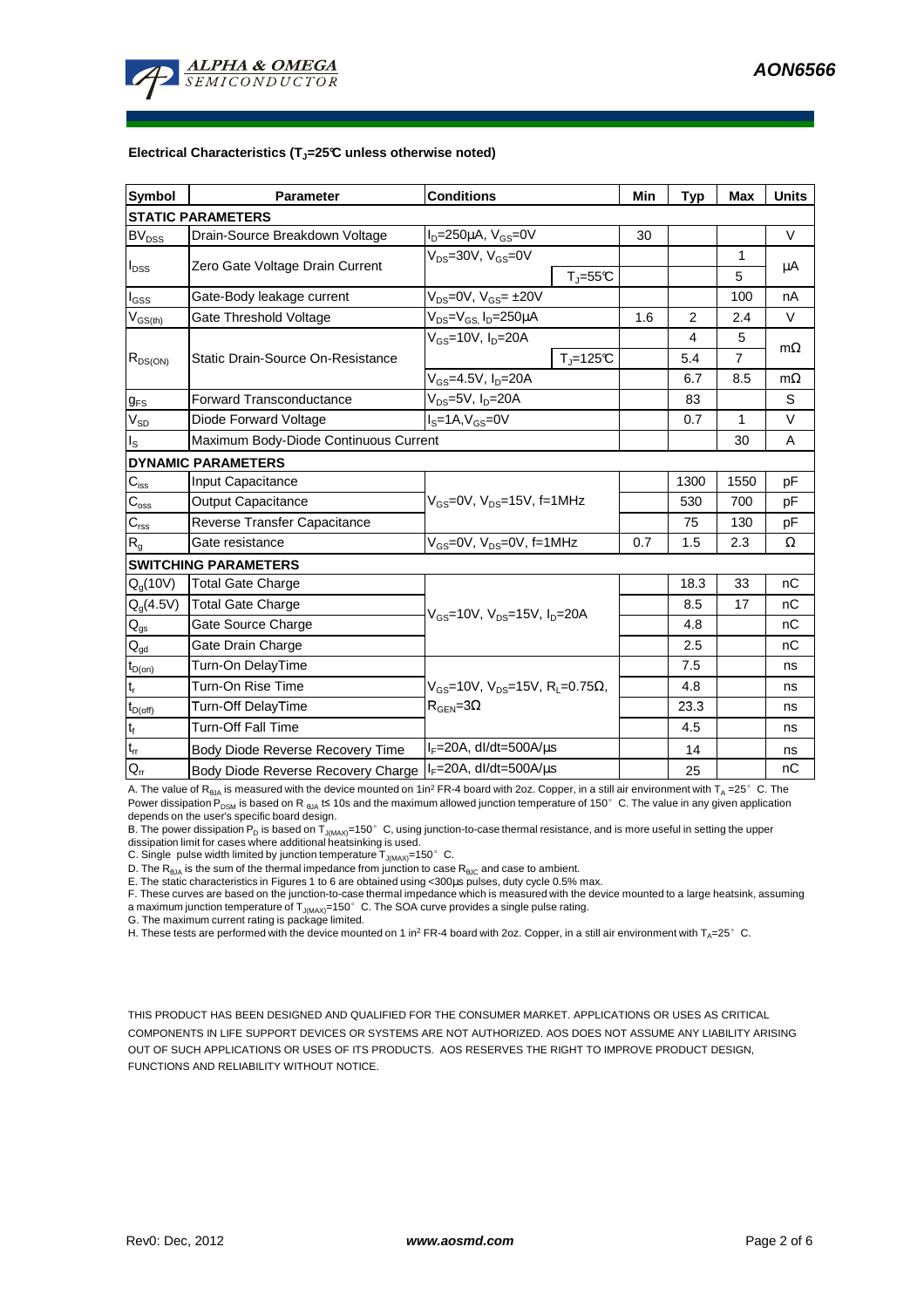

### **TYPICAL ELECTRICAL AND THERMAL CHARACTERISTICS**

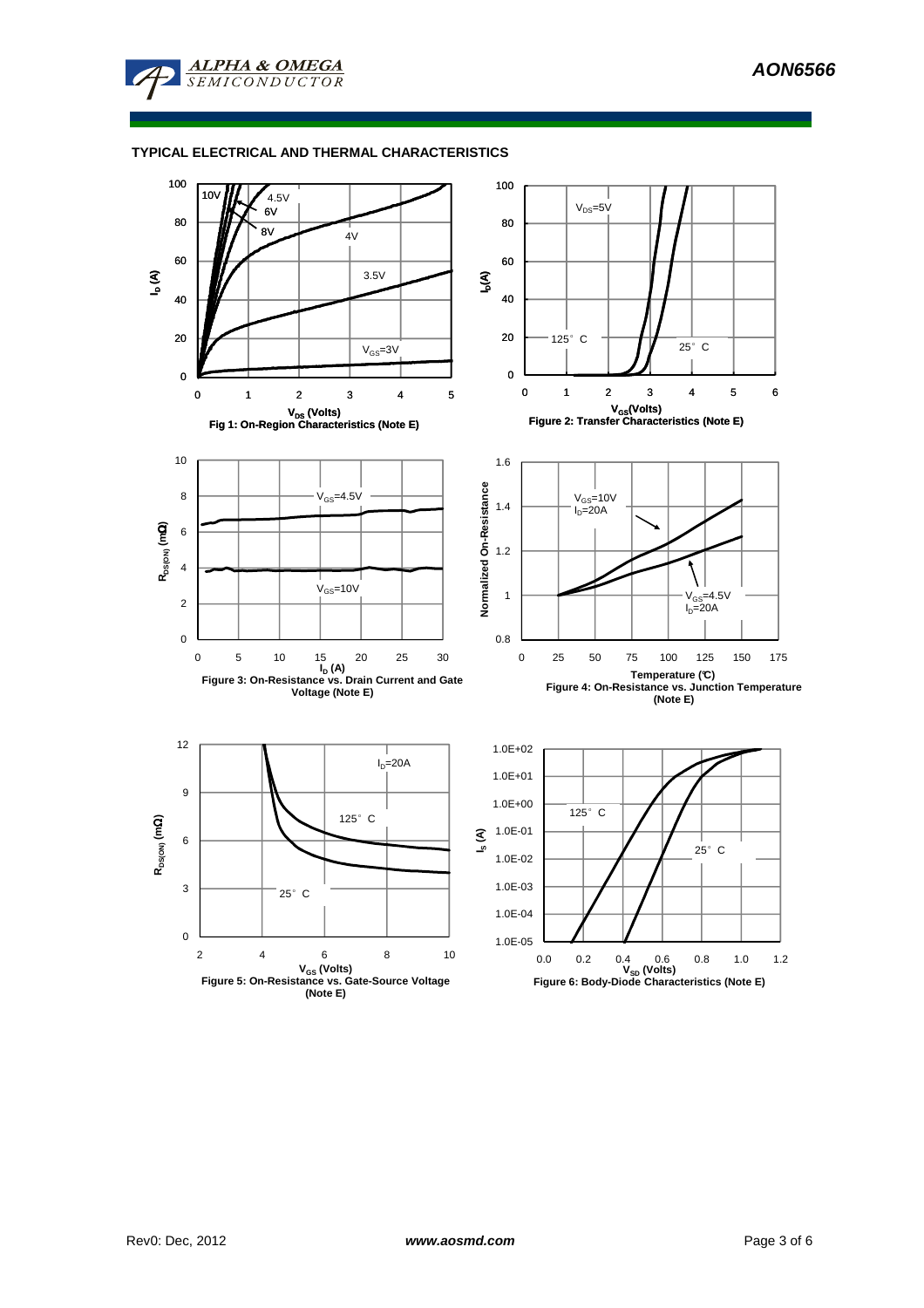



### **TYPICAL ELECTRICAL AND THERMAL CHARACTERISTICS**



**Figure 11: Normalized Maximum Transient Thermal Impedance (Note F)**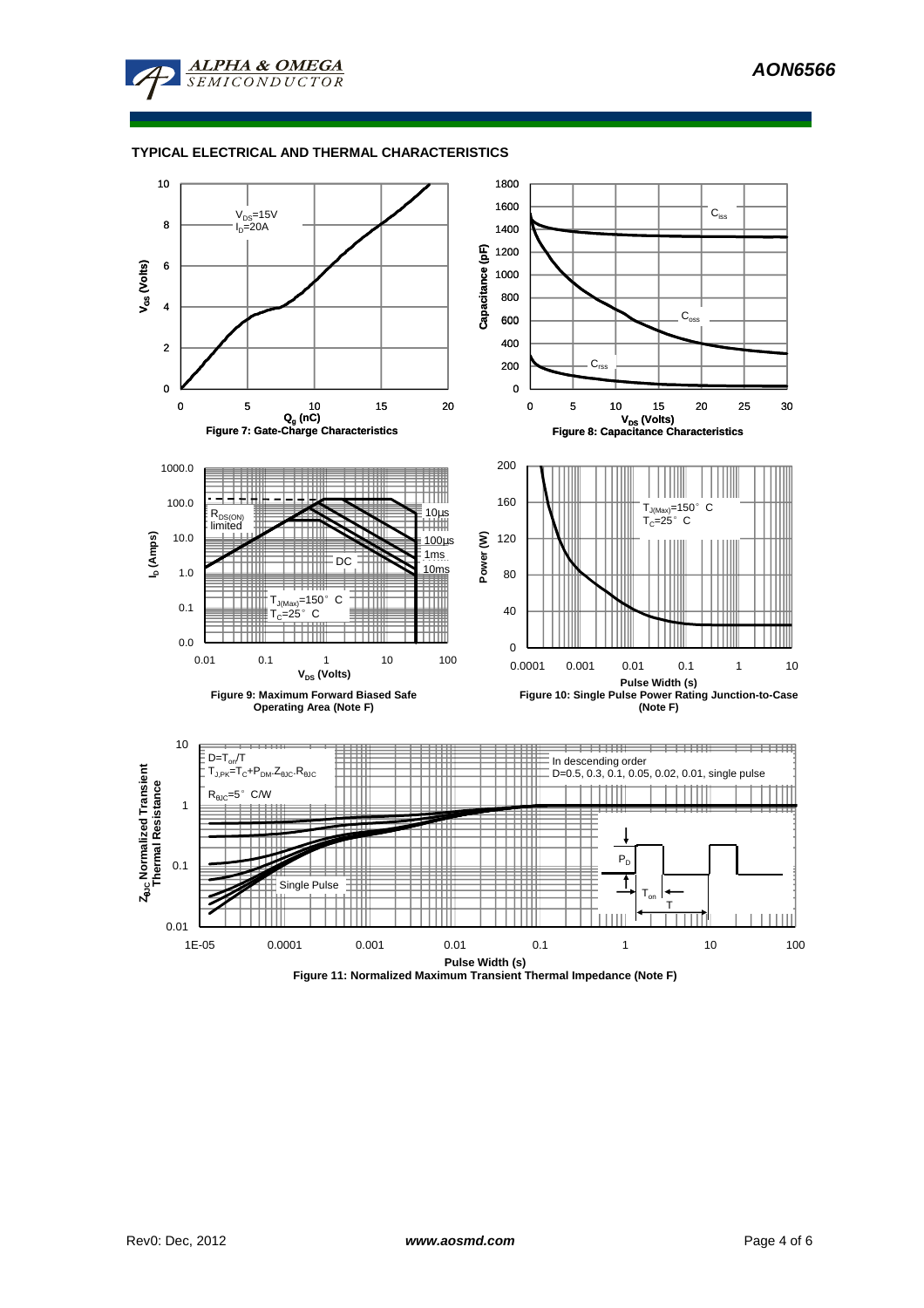

### **TYPICAL ELECTRICAL AND THERMAL CHARACTERISTICS**



**Pulse Width (s) Figure 14: Single Pulse Power Rating Junction-to-Ambient (Note H)**